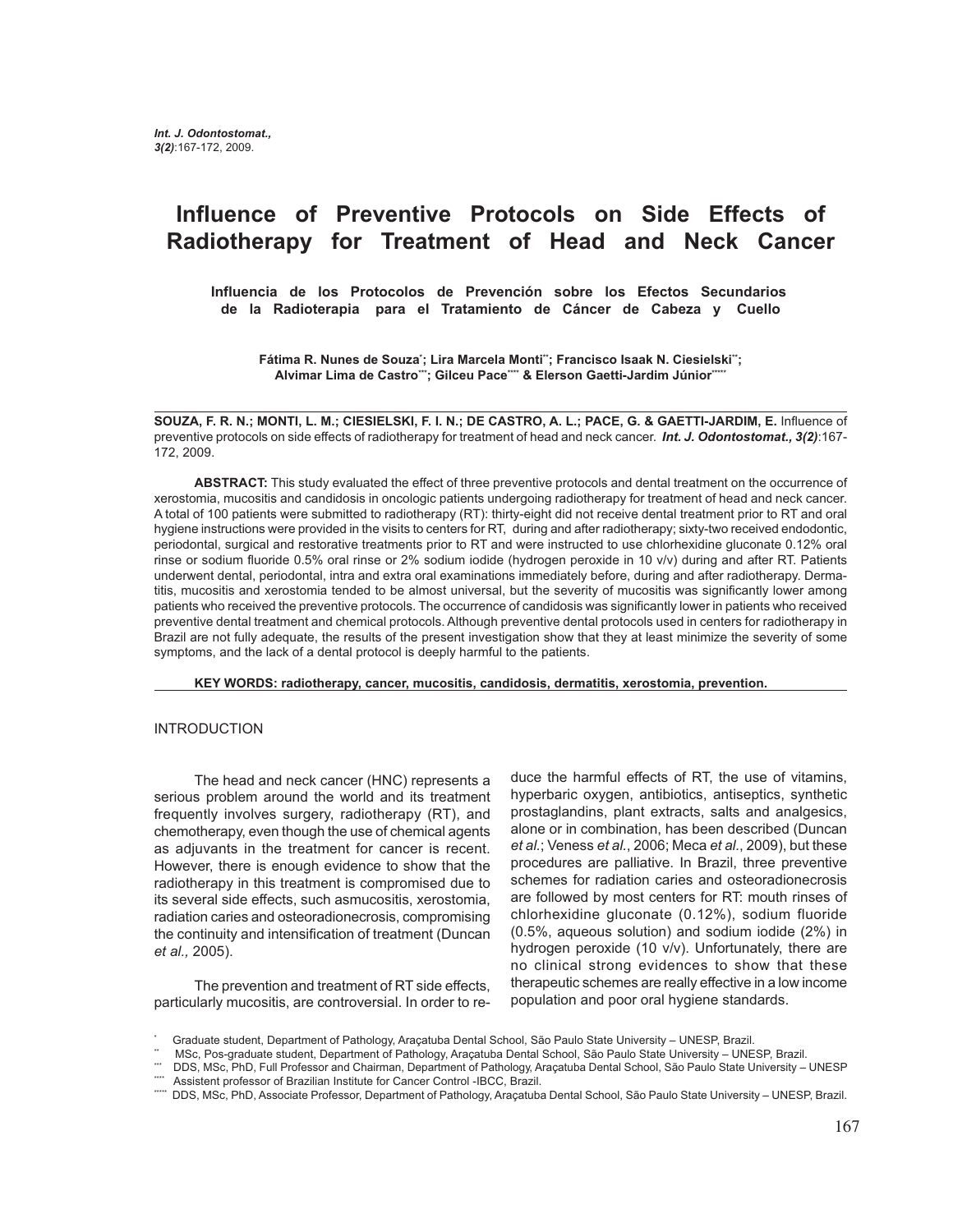Then, this study aimed to evaluate the influence of some preventive protocols and previous dental treatment on the occurrence of xerostomia, candidosis and on occurrence and severity of mucositis in patients undergoing radiotherapy for the treatment of HNC.

## **MATERIAL AND METHOD**

**Population.** A total of 100 patients (90 males and 10 females) seen at the Megavoltage Radiotherapy Center, Barretos Cancer Hospital, and ABC Radiotherapy Center, Brazil, aged 18-83 years old (mean age 49.87 years old), with histological diagnosis of malignant disease, were included in the study. All patients gave written informed consent to be recruited for this study, which was approved by the Research and Ethics Committee of the School of Dentistry of Aracatuba, Sao Paulo State University - UNESP (Proc. 136/2007). All patients had at least ten teeth after initial dental treatment (IDT) and were able to comply with the preventive clinical protocols. Patients with previous diagnosis of HIV infection, use of antibiotics 3 months before the first visit to the Hospital, uncontrolled significant cardiovascular, pulmonary, renal or hepatic disease were excluded.

Eighty-four individuals presented squamous cell carcinoma, five patients harbored acinar cell carcinoma, five patients presented Hodgkin lymphoma, two patients had liposarcoma, two basal cell squamous carcinomas and two patients had malignant undifferentiated neoplasms. RT was carried out by mean of linear accelerator with mean radiation dose received by the patients varied from 4320 to 7020 cGy (mean dose 6233 cGy  $\pm$  954.45 cGy) and the fractioning dose was 180 cGy.

### **Clinical examinations and preventive protocols**.

Clinical examinations (soft tissues, dental and periodontal examinations) were performed in the first contact with the patient, before dental treatment (stage 1), before RT (stage 2), 15-22 days after first session of RT (stage 3), immediately after completion of RT (stage 4), and 30 days after RT (stage 5). During these visits, the presence and severity of mucositis were assessed as previously described by Trotti (2000) and Veness et al. Xerostomia was assessed by clinical signs, considering the symptoms described by patients, who received a questionnaire to verify the possibility of mild xerostomia in patients apparently not aware of this condition (Navazesh, 2003).

The patients were divided into two groups:

A) sixty-two patients who received oral hygiene instructions, dental prophylaxis and dental treatment prior to and during radiotherapy. These patients were further separated into three additional groups: 18 used solution of chlorhexidine gluconate oral rinse (0.12%) twice daily (Group I), 23 used sodium fluoride (0.5% in aqueous solution) once daily (Group II), and 21 employed sodium iodide (2%) in hydrogen peroxide (10 vol. v/v; Group III) once daily. The dental treatment consisted of removal of dental elements and trauma, endodontic treatment, scaling and root planning. Diet and nutrition guidelines, as well as hygiene evaluations and guidelines were also provided;

B) thirty-eight patients who did not receive any dental treatment or nutritional and dental guidelines in the prevention of side effects of radiotherapy. This absence of previous dental treatment was consequence of lack of dentists in the centers for radiotherapy or minor importance given to dental treatment by these oncologic patients (Group IV).

During radiotherapy, physical conditions of the patients, such as weight loss, and their complaints, and emotional condition were considered.

**Statistical analyses**. Statistical analyses were performed using the software Statistical Package for the Social Sciences (SPSS Incs v.13, Chicago, IL, USA). The frequency of detection of the microorganisms was computed for each subject. Significant differences between patients were tested using the Mann-Whitney test, Chi-square test or Fisher's exact test. Any difference of P<0.05 was considered statistically significant.

# **RESULTS AND DISCUSSION**

Immediately after RT, mucositis, candidosis and xerostomia were almost universally observed regardless use of preventive protocols and previous dental treatment. Candidosis was present in 33.3 % Group I, 42.1% Group II, 37.5% Group III and in 61.3% Group IV patients and its development was statistically associated with absence of preventive protocols (Chisquare test,  $P = 0.036$ ) and all preventive scheme presented efficacy in reducing the occurrence of oral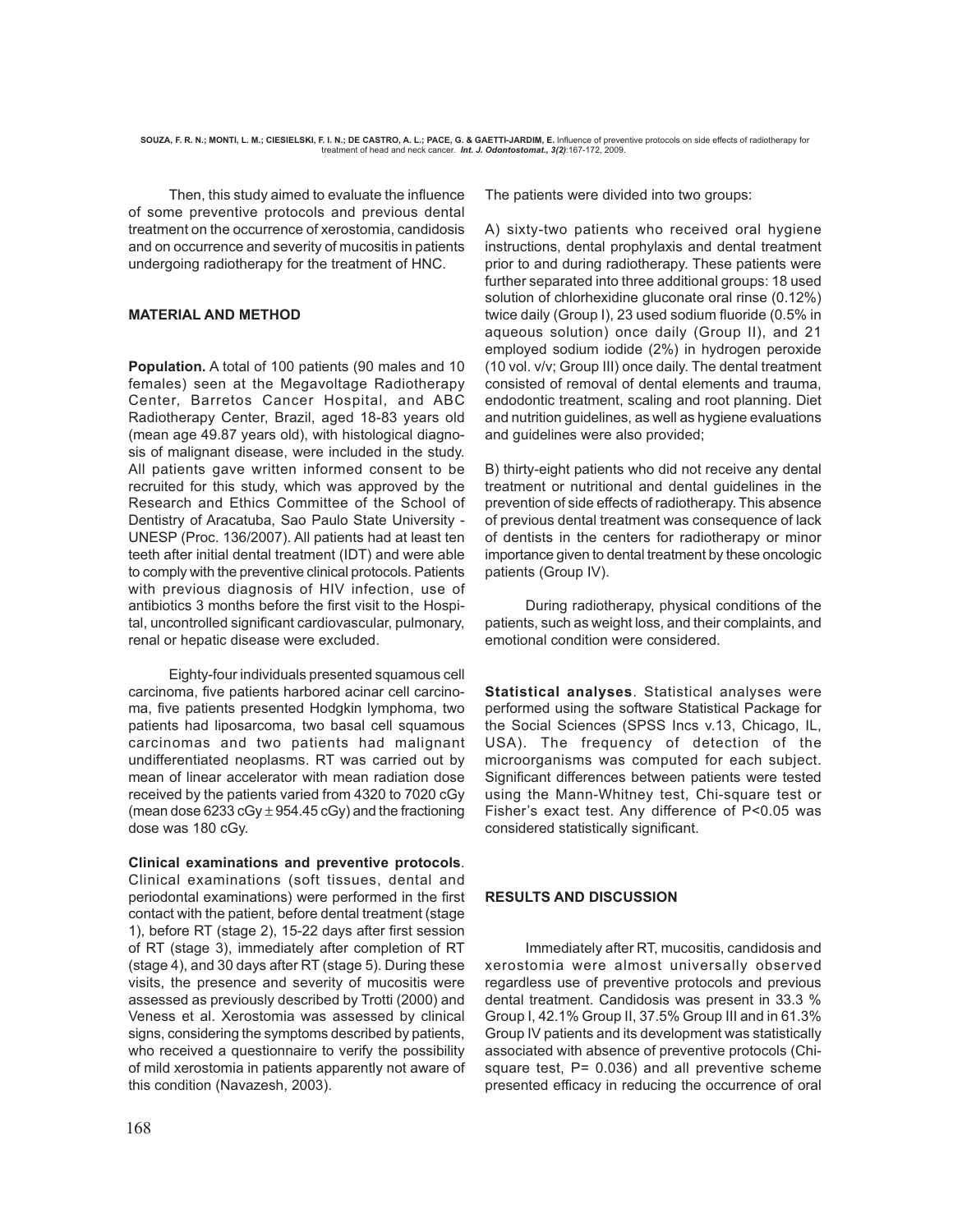fungal infections 30 d. after conclusion of RT. Pseudomembranous candidosis was the most prevalent oral candidosis.

Occurrence of xerostomia (Chi-square test, P = 0.832) and mucositis (Chi-square test,  $P = 0.386$ ) was not associated with any preventive protocol. However, patients who received chlorhexidine (Chi-square test,  $P = 0.031$ ), fluoride (Chi-square test,  $P = 0.042$ ), and sodium iodide (Chi-square test, P = 0.048) evidenced a significantly mild mucositis than patients who did not receive any preventive protocol. These differences between groups after radiotherapy were exacerbated 30 d. after the conclusion of the treatment and at that moment almost all cases of mucositis level III and IV occurred in patients of Group I. In addition, occurrence of mucositis was associated with the development of xerostomia (Chi-square test, P= 0.026) and most cases of mucositis level III or level IV occurred in patients who received 7020 cGy and harbored complete or partial removable dentures prior radiotherapy (Chisquare test, P=0.038).

In the present study, most patients with HNC are middle aged adult males who were chronic tobacco and alcohol consumers and had advanced tumors. In these patients, dental treatment before RT is necessary to avoid dental extractions and prevent osteoradionecrosis and other traumatic sequelae during and after RT. This is particularly true for patients with low socioeconomic conditions who show poor oral hygiene status (Bonan *et al.*, 2006).

Xerostomia is one of the major side effects of RT for HNC and the degree of destruction of glandular tissue depends largely on the dose of radiation administered and the salivary tissues are extremely sensitive to radiation in doses greater than 3000 Gy, which is sufficient to change salivary function permanently, although a partial recovery of the gland is likely to occur after 6-12 months (Cassolato& Turnbull, 2003). In the present investigation, xerostomia was the most prominent side effect of RT in the early stages of the RT and influenced the development of mucositis, probably due to reduction of the protective activities of saliva and

| Table I. Oral conditions of the experimental groups at different moments. 1Group I, N= 18;  |
|---------------------------------------------------------------------------------------------|
| Group II, N= 23; Group III, N= 21; Group IV, N= 38. Total = 100. 2Group I, N= 15; Group II, |
| N= 19; Group III, N= 16; Group IV, N= 31.Total = 81. 3Group I, N= 12; Group II, N= 14;      |
| Group III, N= 13; Group IV, N= 21. Total= 60.                                               |

| Side effect       | Occurrence of side effects of radiotherapy N (%) |                       |                    |  |
|-------------------|--------------------------------------------------|-----------------------|--------------------|--|
|                   | Before RT <sup>1</sup>                           | After RT <sup>2</sup> | 30 d. after $RT^3$ |  |
| <b>Mucosit is</b> |                                                  |                       |                    |  |
| Group I           | 0(0.0)                                           | 12 (80.0)             | 6(50.0)            |  |
| Group II          | 0(0.0)                                           | 14 (73.68)            | 8(57.14)           |  |
| Group III         | 0(0.0)                                           | 13 (81.25)            | 8(61.54)           |  |
| Group IV          | 0(0.0)                                           | 26 (83.87)            | 20 (95.24)         |  |
| <b>Dermatitis</b> |                                                  |                       |                    |  |
| Group I           | 0(0.0)                                           | 12 (80.0)             | 8(66.67)           |  |
| Group II          | 0(0.0)                                           | 14 (73.68)            | 10 (71.43)         |  |
| Group III         | 0(0.0)                                           | 13 (81.25)            | 9(69.23)           |  |
| Group IV          | 1(2.63)                                          | 26 (83.87)            | 17 (80.85)         |  |
| <b>Candidosis</b> |                                                  |                       |                    |  |
| Group I           | 0(0.0)                                           | 5(33.33)              | 1(8.33)            |  |
| Group II          | 0(0.0)                                           | 8(42.11)              | 2(14.28)           |  |
| Group III         | 0(0.0)                                           | 6(37.50)              | 1(7.33)            |  |
| Group IV          | 1(2.63)                                          | 19 (61.29)            | 12 (45.45)         |  |
| <b>Xerostomia</b> |                                                  |                       |                    |  |
| Group I           | 2(11.11)                                         | 13 (86.67)            | 9(75.0)            |  |
| Group II          | 4 (17.39)                                        | 16 (84.21)            | 9(64.29)           |  |
| Group III         | 2(9.52)                                          | 14 (87.50)            | 8(61.54)           |  |
| Group IV          | 5(13.16)                                         | 26 (83.87)            | 15 (71.43)         |  |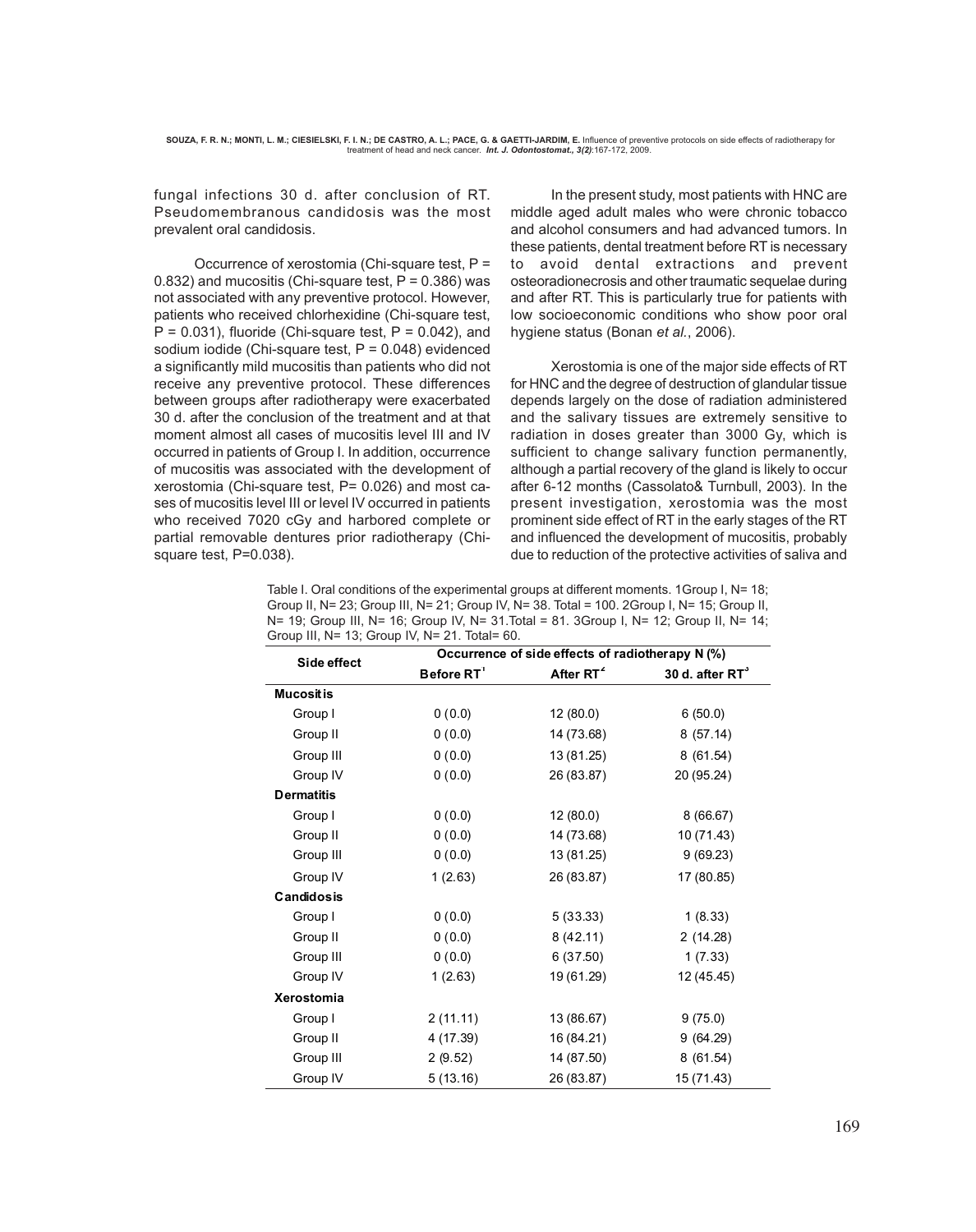improvement of microbial colonization, especially fungi. It is well established the role of xerostomia in the development of candidosis and radiation caries (Guggenheimer & Moore, 2003). Immediately after RT, mucositis, candidosis and xerostomia were almost universally observed regardless use of preventive protocols and previous dental treatment.

 The risk of mucositis has been a major concern for patients who receive RT for head and neck cancer (Jham et al., 2007), and the high susceptibility to mucositis is related to quantitative and qualitative changes in saliva, oral microbiota and immunological status (Leung *et al.,* 2001). Then, preventive measures before, during and after radiotherapy are necessary and should include instructions regarding diet, oral hygiene and application of chemical compounds to prevent microbial accumulation on oral surfaces.

Radiotherapy increases Candida carriage during the period immediately after RT and several factors may contribute for oral colonization by these microbial species, such as xerostomia induced by radiation, smoking, alcohol abuse and presence of prostheses (Mizugai *et al.*, 2007), and these fungi may exacerbate the inflammatory reactions in the oral mucosa, even in patients without clinical signs of candidosis.

Patients wearing complete or partial removable dentures were instructed not to use these prosthetic devices during and after radiotherapy, but this recommendation was not followed in the early stages of therapy, what, may have exacerbated the mucositis, particularly in Group IV, where hygiene standards of the prostheses were particularly unsatisfactory. However, the results presented here are related to a short period of time, immediately before, during and after RT, and these effects may represent the acute phase of mucositis, dermatitis and xerostomia, which can change in extended period of clinical evaluation.

Since the presence of oral microorganisms is thought to adversely affect the course of mucositis, antimicrobial therapy has been studied as an approach to intervention. The results of Tables I and II confirm data from Mecca *et al*. (2009), showing that the severity of mucositis may be mitigated by non-invasive or high cost procedures, such as use of oral rinses containing chlorhexidine, sodium fluoride or sodium iodide. Of these compounds, only chlorhexidine presents a significant antimicrobial activity on oral microorganisms (Saadeh, 2005), although some results from our laboratory show that the sodium iodide in hydrogen peroxide also has moderate inhibitory activity.

Table II. Occurrence and severity of mucositis associated with radiotherapy for treatment of head and neck cancer. Data obtained immediately after RT and 30d after RT. 1Group I, N= 15; Group II, N= 19; Group III, N= 16; Group IV, N= 31.Total = 81. 2Group I, N= 12; Group II, N= 14; Group III, N= 13; Group IV, N= 21. Total= 60.

| <b>Severity of mucositis</b>      | <b>Groups</b> |           |                  |                 |
|-----------------------------------|---------------|-----------|------------------|-----------------|
|                                   | Group I       | Group II  | <b>Group III</b> | <b>Group IV</b> |
| Immediately After RT <sup>1</sup> |               |           |                  |                 |
| Absence of                        | 3(20.0)       | 5(26.3)   | 3(18.8)          | 5(16.1)         |
| <b>Mucositis</b>                  |               |           |                  |                 |
| Level I                           | 5(33.3)       | 3(15.8)   | 1(6.3)           | 3(9.7)          |
| Level II                          | 2(13.3)       | 3(15.8)   | 3(18.8)          | 3(9.7)          |
| Level III                         | 4(26.7)       | 6(31.6)   | 6(37.5)          | 12 (38.7)       |
| Level IV                          | 1(20.0)       | 2(10.5)   | 3(18.8)          | 8(25.8)         |
| Total                             | 12(80.0)      | 14 (73.7) | 13(81.3)         | 26 (83.9)       |
| 30 days after RT <sup>2</sup>     |               |           |                  |                 |
| Absence of                        | 6(50.0)       | 5(35.7)   | 5(38.5)          | 1(4.8)          |
| <b>Mucositis</b>                  |               |           |                  |                 |
| Level I                           | 3(25.0)       | 3(21.4)   | 2(15.4)          | 3(14.3)         |
| Level II                          | 2(16.7)       | 2(14.3)   | 3(23.1)          | 3(14.3)         |
| Level III                         | 1(8.3)        | 3(21.4)   | 2(15.4)          | 10(47.6)        |
| Level IV                          | 0(0.0)        | 1(7.1)    | 1(7.7)           | 4(19.1)         |
| Total                             | 6(50.0)       | 9(64.3)   | 8(61.5)          | 20 (95.2)       |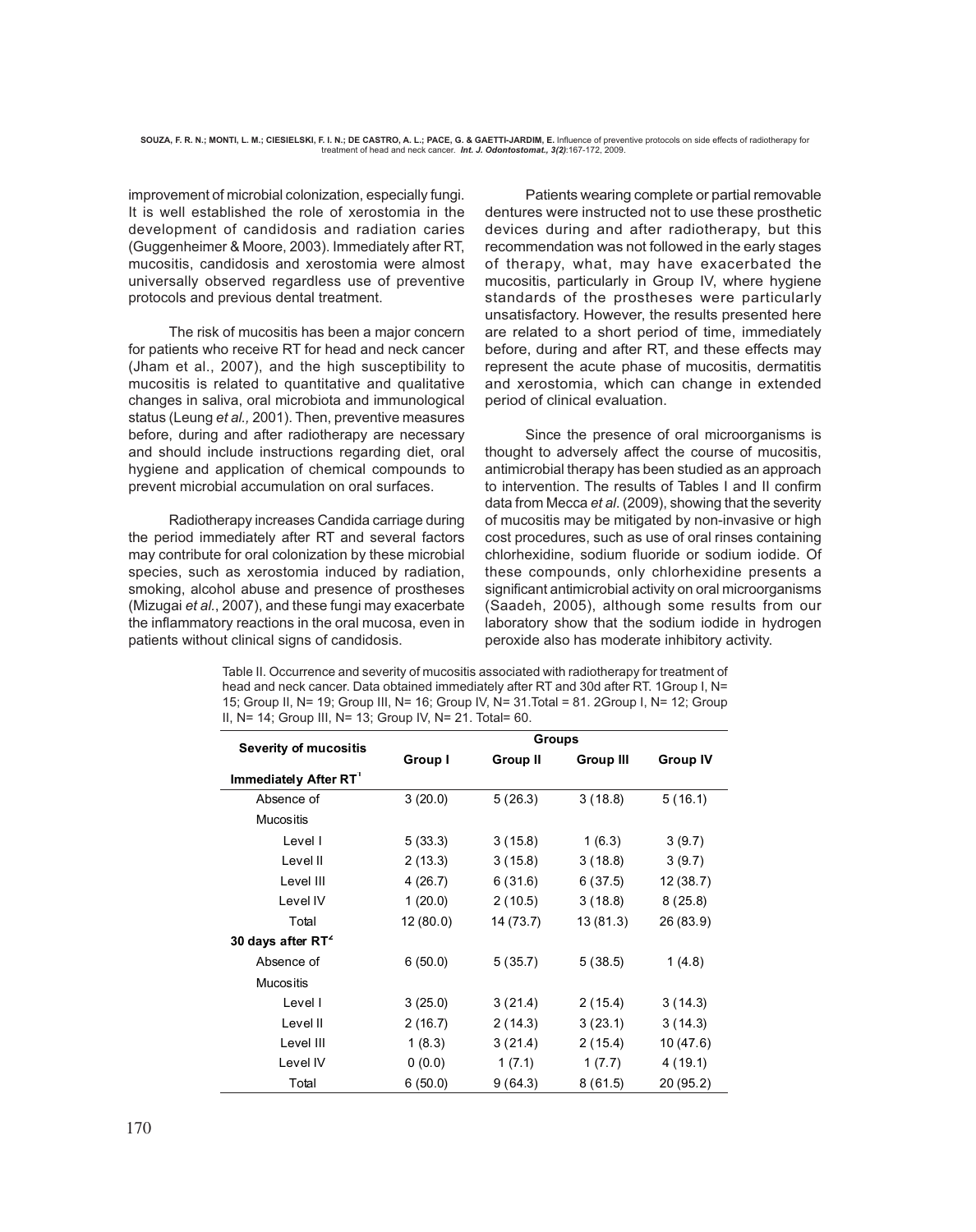**SOUZA, F. R. N.; MONTI, L. M.; CIESIELSKI, F. I. N.; DE CASTRO, A. L.; PACE, G. & GAETTI-JARDIM, E.** Influence of preventive protocols on side effects of radiotherapy for treatment of head and neck cancer. *Int. J. Odontostomat., 3(2)*:167-172, 2009.

Many patients with head and neck cancer have poor oral hygiene behaviors and the adhesion of the patients to the preventive protocols in addition to followup visits (Chambers *et al.,* 2006), seems to be as important as chlorhexidine or other solutions for the prevention of side effects of radiotherapy. In this study, patients were invited to return monthly to dental office and this regimen probably interfered with the patients' compliance and, as a consequence, with clinical and microbiological outcomes of the preventive protocols.

Although preventive dental protocols used in centers for radiotherapy in Brazil are not fully adequate, since they do not modify or avoid cellular damage associated with RT, the results of the present investigation show that they minimize the severity of some symptoms, and the lack of a preventive dental protocol is deeply harmful to the patients.

### **ACKNOWLEDGMENTS**

This study was partially supported by grants of Fundação do Amparo à Pesquisa do Estado de São Paulo (FAPESP) Proc. 2002/07371-0 e 07/54851-0.

**SOUZA, F. R. N.; MONTI, L. M.; CIESIELSKI, F. I. N.; DE CASTRO, A. L.; PACE, G. & GAETTI-JARDIM, E.** Influencia de los protocolos de prevención sobre los efectos secundarios de la radioterapia para el tratamiento de cáncer de cabeza y cuello. *Int. J. Odontostomat., 3(2)*:167-172, 2009.

**RESUMEN:** Este estudio evaluó el efecto de tres protocolos de prevención y tratamiento dental en la aparición de xerostomía, mucositis y candidosis en pacientes oncológicos sometidos a radioterapia para el tratamiento de cáncer de cabeza y cuello. Un total de 100 pacientes fueron sometidos a radioterapia: treinta y ocho no recibieron tratamiento dental y instrucciones de higiene oral antes de la radioterapia y se presentaron en las visitas a los centros de radioterapia, durante y después de la radioterapia; sesenta y dos tratamiento dental y instrucciones de higiene oral antes de la radioterapia, y se instruyó a utilizar clorhexidina al 0,12% o el enjuague bucal con fluoruro de sodio al 0,5% el enjuague bucal o 2% de yoduro de sodio (peróxido de hidrógeno en 10 v/v) durante y después de la radioterapia. Los pacientes fueron sometidos dental, periodontal, intra y extra exámenes orales inmediatamente antes de la radioterapia, durante y después de la radioterapia. Dermatitis, mucositis y la xerostomía tendido a ser casi universal, pero la gravedad de la mucositis fue significativamente menor entre los pacientes que recibieron los protocolos de prevención. La aparición de candidiasis fue significativamente menor en pacientes que recibieron tratamiento dental preventivo y protocolos químicos. Aunque los protocolos de prevención dental utilizando en los centros de radioterapia en Brasil no son suficientes, los resultados de la investigación muestran que actualmente, al menos, minimizar la gravedad de algunos síntomas, y de la falta de un protocolo dental es profundamente perjudicial para los pacientes.

### **PALABRAS CLAVE: radioterapia, cáncer, mucositis, candidiasis, dermatitis, xerostomía, prevención.**

### **REFERENCES**

- Bonan, P. R.; Lopes, M. A.; Pires, F. & Almeida, O. P. Dental management of low socioeconomic level patients before radiotherapy of the head and neck with special emphasis on the prevention of osteoradionecrosis. *Braz. Dent. J., 17(4)*:336-42, 2006.
- Cassolato, S. F. & Turnbull, R. S. Xerostomia: clinical aspects and treatment. *Gerontology, 20(2)*:64-77, 2003.
- Chambers, M. S.; Mellberg, J. R.; Keene, H. J.; Bouwsma, O. J.; Garden, A. S.; Sipos, T. & Fleming, T. Clinical evaluation of the intraoral fluoride releasing system in radiation-induced xerostomic subjects. Part 2: Phase I study. *Oral Oncol., 42(9)*:946-53, 2006.
- Duncan, G. G.; Epstein, J. B.; Tu, D.; El Sayed, S.; Bezjak, A.; Ottaway, J. & Pater, J. Quality of life, mucositis, and xerostomia from radiotherapy for head and neck cancers: a report from the NCIC CTG HN2 randomized trial of an antimicrobial lozenge to prevent mucositis. *Head Neck, 27(5)*:421-8, 2005.
- Guggenheimer, J. & Moore, P. A. Xerostomia: etiology, recognition and treatment. *J. Am. Dent. Assoc., 134(1)*:61-9, 2003.
- Jham, B. C.; França, E. C.; Oliveira, R. R.; Santos, V. R.; Kowalski, L. P. & da Silva Freire, A. R. Candida oral colonization and infection in Brazilian patients undergoing head and neck radiotherapy: a pilot study. *Oral Surg. Oral Med. Oral Pathol. Oral Radiol. Endod., 103(3)*:355-8, 2007.